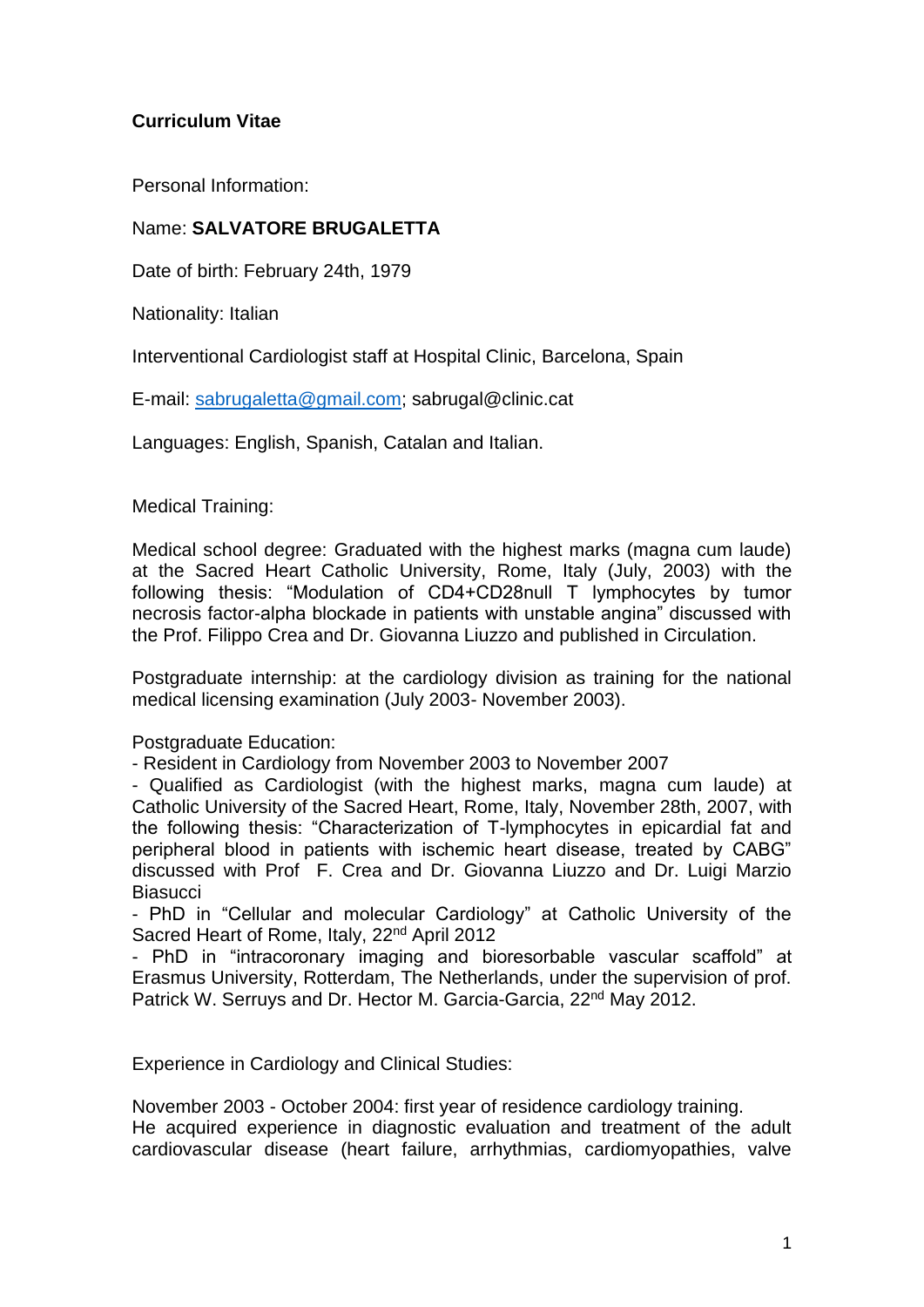diseases, ischemic heart disease), under the supervision of Prof. Bellocci and of Dr. Biasucci

November 2004 - October 2005: second year of residence cardiology training. He acquired experience in the use and interpretation of non-invasive diagnostic techniques (trans-thoracic echocardiography, treadmill stress test, ambulatory ECG monitoring), performing and interpreting more than 1000 echocardiography exams, 600 treadmill tests and 500 Holter-ECG monitoring, under the supervision of Dr. Pennestrì and Dr. Lanza.

November 2005 - October 2006: third year of residence cardiology training. He acquired experience in the management of patients with acute coronary syndromes and acute heart failure in the Intensive Coronary Care Unit under the supervision of prof. Crea and of prof. Rebuzzi. He gained experience also in definitive pacemaker implantation, under supervision of Dott.ssa Pelargonio.

November 2006 - November 2007: fourth year of residence cardiology training. He acquired experience in left and right cardiac catheterization, performing as first operator more than 800 procedures and as second operator about 250 percutaneous coronary interventions (unprotected left main, coronary bifurcations, primary angioplasty, chronic total occlusions), under the supervision of Dr. Mongiardo and Dr. Burzotta. The vast majority of these procedures were performed using the radial artery approach. In addition, he acquired experience in the use of rotablator, flow and Doppler wire, Laser catheter, intra-aortic ballon pump and Impella.

From January 2008 to January 2010: fellow in interventional cardiology in University Hospital of San Paul (Barcelona, Spain) under supervision of Dr. Manel Sabatè. He was study-coordinator and co-investigator of many international trials, as CURRENT, SEPIA-ACS, TRA.CER, AVIO, EXAMINATION, AQUARIUS trials.

From February 2010 to December 2011: research fellow in interventional cardiology in the Thoraxcenter, Erasmus MC, Rotterdam, under supervision of prof. P.W. Serruys. He studied intracoronary imaging techniques (IVUS, IVUS-VH, OCT, NIRS, palpography) for detection and evaluation of atherosclerosis and intracoronary device. In particular he studied imaging of the bioresorbable vascular scaffolds.

From December 2010: interventional cardiologist staff at the "Hospital Clinic i Provincial de Barcelona", Spain.

He is an expert in treatment of atherosclerosis with bioresorbable vascular scaffolds and in evaluation of atherosclerosis with intracoronary imaging and techniques (IVUS, OCT, FFR, NIRS, palpography, etc). He has performed in his career more than 1000 coronary angiography and around 5000 percutaneous coronary interventions. He is also an expert of TAVI procedure, Mitraclip, left appendage closure and PFO.

He has received numerous awards and grants, such as: